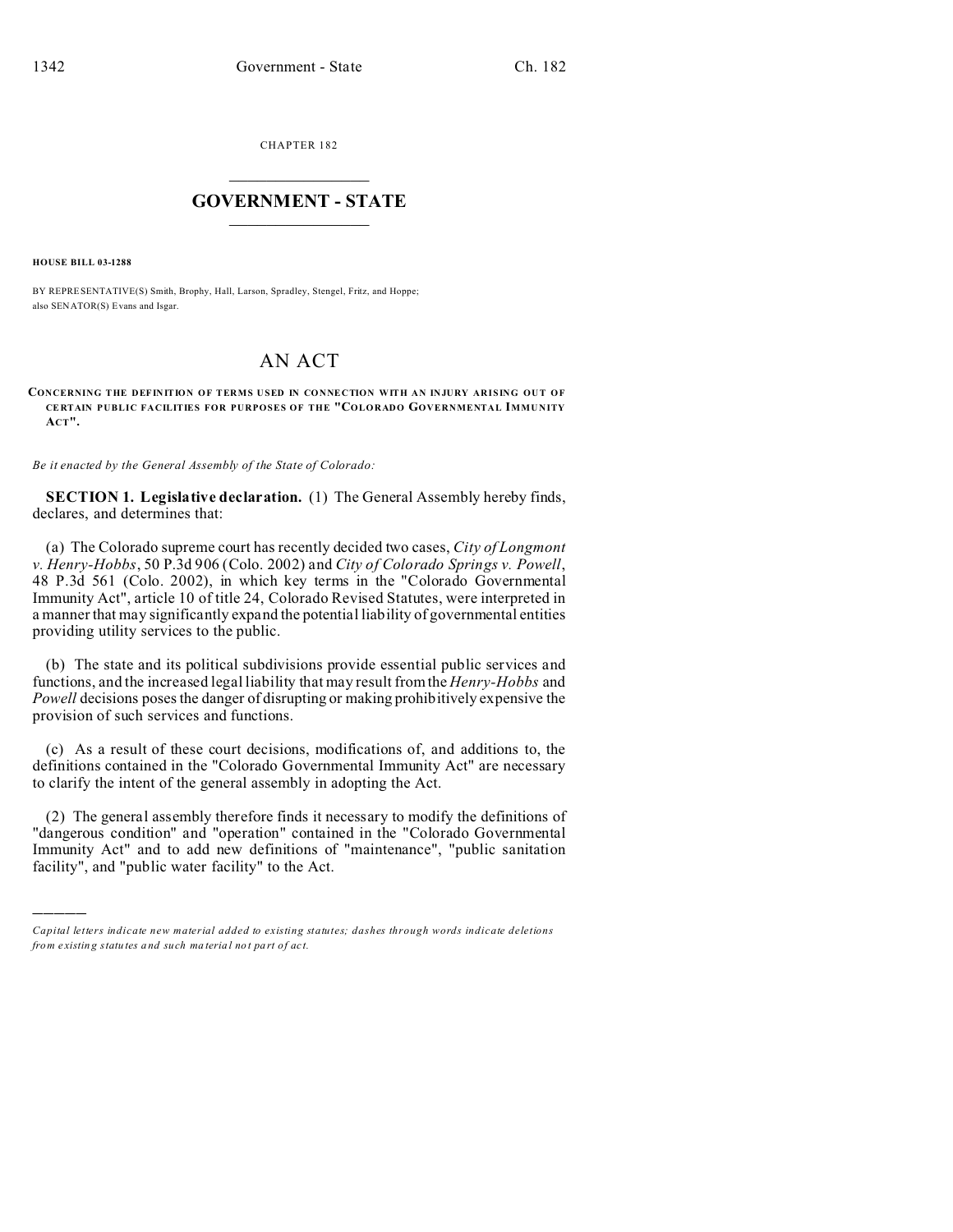**SECTION 2.** 24-10-103 (1) and (3) (a), Colorado Revised Statutes, are amended, and the said 24-10-103 is further amended BY THE ADDITION OF THE FOLLOWING NEW SUBSECTIONS, to read:

**24-10-103. Definitions.** As used in this article, unless the context otherwise requires:

(1) "Dangerous condition" means a physical condition of a facility or the use thereof which THAT constitutes an unreasonable risk to the health or safety of the public, which is known to exist or which in the exercise of reasonable care should have been known to exist and which condition is proximately caused by the negligent act or omission of the public entity OR PUBLIC EMPLOYEE in constructing or maintaining such facility. Maintenance does not include any duty to upgrade, modernize, modify, or improve the design or construction of a facility. For the purposes of this subsection (1), a dangerous condition should have been known to exist if it is established that the condition had existed for such a period of time and was of such a nature that, in the exercise of reasonable care, such condition and its dangerous character should have been discovered. A dangerous condition shall not exist solely because the design of any facility is inadequate. The mere existence of wind, water, snow, ice, or temperature shall not, by itself, constitute a dangerous condition.

(2.5) "MAINTENANCE" MEANS THE ACT OR OMISSION OF A PUBLIC ENTITY OR PUBLIC EMPLOYEE IN KEEPING A FACILITY IN THE SAME GENERAL STATE OF REPAIR OR EFFICIENCY AS INITIALLY CONSTRUCTED OR IN PRESERVING A FACILITY FROM DECLINE OR FAILURE. "MAINTENANCE" DOES NOT INCLUDE ANY DUTY TO UPGRADE, MODERNIZE, MODIFY, OR IMPROVE THE DESIGN OR CONSTRUCTION OF A FACILITY.

(3) (a) "Operation" means the act or omission of a public entity or public employee in the exercise and performance of the powers, duties, and functions vested in them by law with respect to the purposes of any public hospital, jail, or public water, gas, sanitation, power, or swimming facility. "OPERATION" DOES NOT INCLUDE ANY DUTY TO UPGRADE, MODERNIZE, MODIFY, OR IMPROVE THE DESIGN OR CONSTRUCTION OF A FACILITY.

(5.5) "PUBLIC SANITATION FACILITY" MEANS STRUCTURES AND RELATED APPARATUS USED IN THE COLLECTION, TREATMENT, OR DISPOSITION OF SEWAGE OR INDUSTRIAL WASTES OF A LIQUID NATURE THAT IS OPERATED AND MAINTAINED BY A PUBLIC ENTITY. "PUBLIC SANITATION FACILITY" DOES NOT INCLUDE: A PUBLIC WATER FACILITY; A NATURAL WATERCOURSE EVEN IF DAMMED, CHANNELIZED, OR CONTAINING STORM WATER RUNOFF, DISCHARGE FROM A STORM SEWER, OR DISCHARGE FROM A SEWAGE TREATMENT PLANT OUTFALL; A DRAINAGE, BORROW, OR IRRIGATION DITCH EVEN IFTHEDITCH CONTAINS STORMWATER RUNOFF OR DISCHARGE FROM STORM SEWERS; A CURB AND GUTTER SYSTEM; OR OTHER DRAINAGE, FLOOD CONTROL, AND STORMWATER FACILITIES.

(5.7) "PUBLIC WATER FACILITY" MEANS STRUCTURES AND RELATED APPARATUS USED IN THE COLLECTION, TREATMENT, OR DISTRIBUTION OF WATER FOR DOMESTIC AND OTHER LEGAL USES THAT IS OPERATED AND MAINTAINED BY A PUBLIC ENTITY. "PUBLIC WATER FACILITY" DOES NOT INCLUDE: A PUBLIC SANITATION FACILITY; A